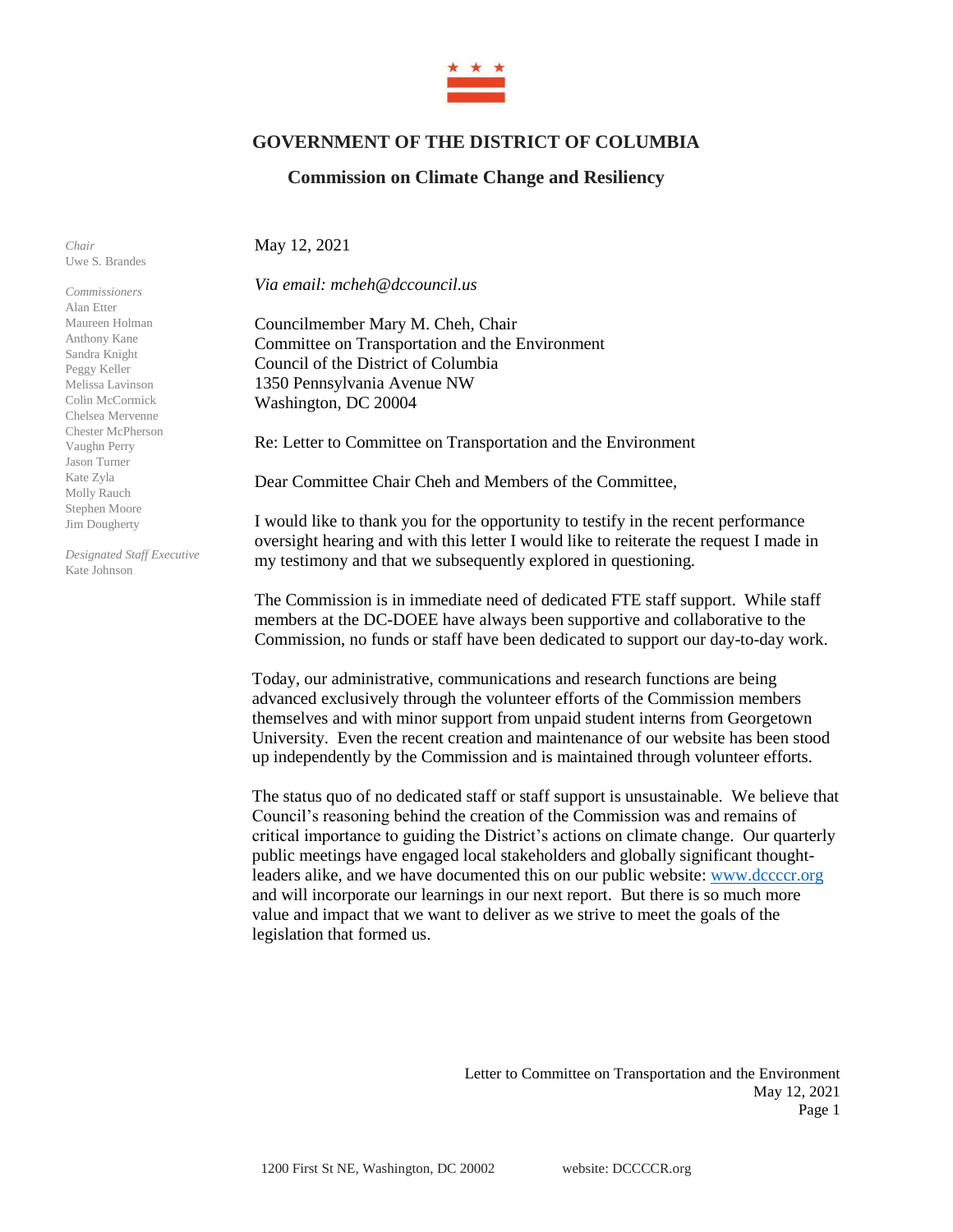

We are aware of other DC Commissions who have been allocated full-time staff support and the DC Public Service Commission, with which we have a major coordination agenda, has the benefit of many dozens of full-time staff.

We are now crafting the strategy to produce our next legislatively-mandated report which will be delivered to the Mayor and the Council in the fall of 2022. In short, we are at a moment where the Commission has been brought into being, but needing to grow into the Council's legislative vision of influence and impact.

Over the longer term, D.C. Law 21-185 recognized the need (and opportunity) for diversified financial support for the Commission and established a dedicated fund to accept District appropriations, private donations or federal grants. To date, the Commission has received no funds in this dedicated vehicle from any source. Preliminary exploratory dialogue with representatives of the philanthropy community start with a simple question: "Why hasn't the District provided the basic support to stand up the administrative functions of the Commission?"

We request the following in the FY2022 budget: 1) funding for two FTE positions: Secretary and Lead Researcher, and 2) funding to establish a Commission internship program which takes advantage of the significant community of graduate students enrolled at Washington, D.C. universities.

Thank you very much for your attention and consideration. I look forward to responding to any additional questions or clarifications you might have.

Sincerely,

Inhines

Uwe S. Brandes, Chair

C<sub>c</sub>:

Chairperson Phil Mendelson Councilmember Charles Allen Councilmember Christina Henderson Councilmember Janeese Lewis George Councilmember Kenyan R. McDuffie Michael Porcello, Legislative & Committee Director Members of the Commission